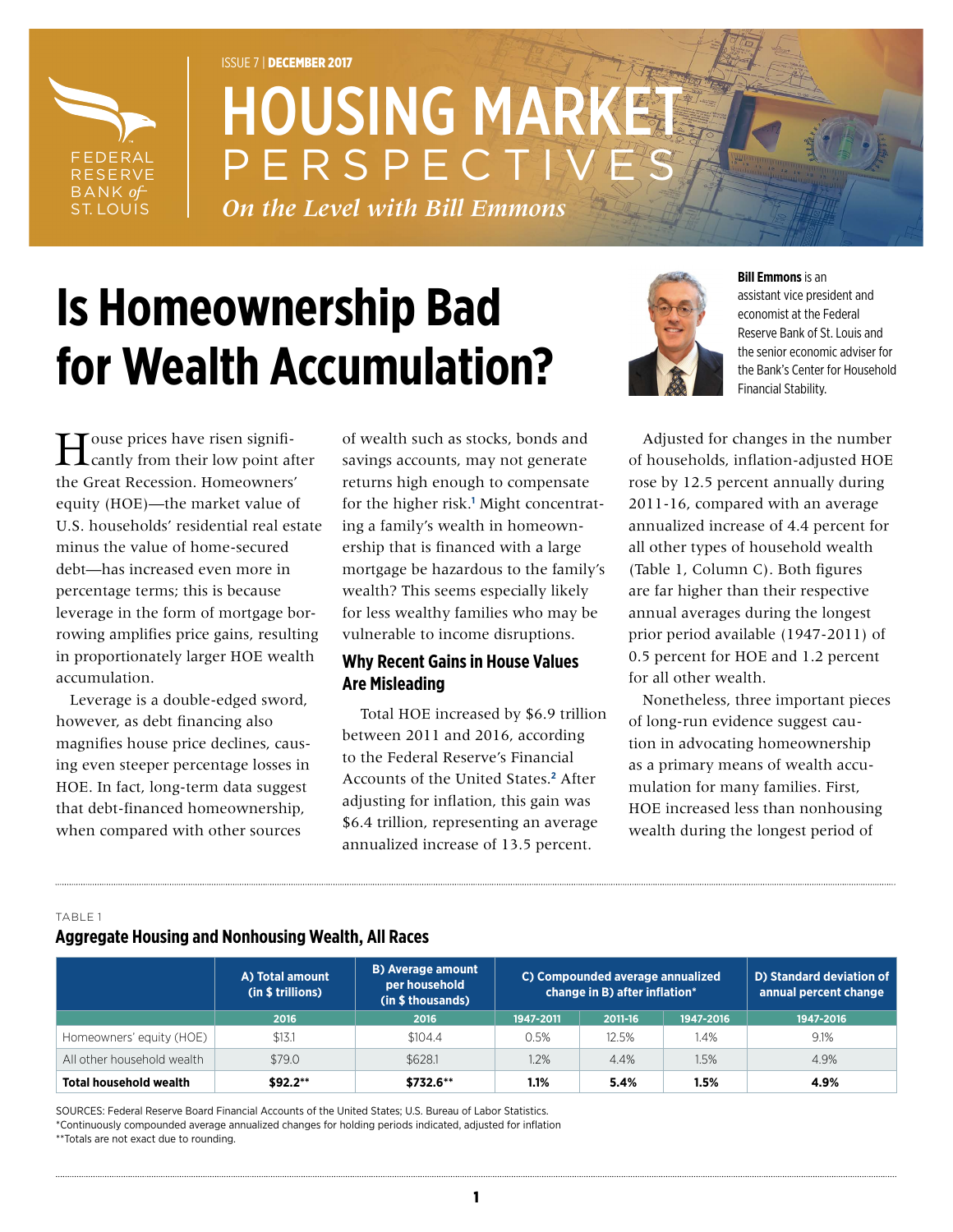available data, 1947-2016, albeit by a small margin. Table 1 shows that nonhousing wealth increased by 1.5 percent annually, while HOE increased by 1.4 percent even with the strong increases in homeowners' equity in recent years.

Second, the volatility of HOE during this long period far outstripped the volatility of nonhousing wealth (Table 1, Column D). This has been especially true in recent decades, as reflected in the accompanying figure. While the estimates in Table 1 include the volatility of HOE in excess of house price variability induced by leverage, they do not reflect the extra volatility experienced by a family holding an undiversified housing portfolio—namely, a single house. Some research suggests that individual house prices may be twice as volatile as broad house price indexes; this lack of diversification, combined with leverage, can increase a family's risk significantly:

"The high volatility of individual house prices, together with high transaction costs, lead to low Sharpe ratios (defined as average excess return on an asset, divided by its volatility) on housing."**[3](#page-2-2)**

Thus, when properly measured, investment in an individual house may be riskier than investments in nonhousing assets, as leverage amplifies the effects of house price fluctuations on HOE and virtually all families own just one house.

Finally, another Federal Reserve dataset, the Survey of Consumer Finances (SCF), reveals that housing wealth is especially volatile for black and Hispanic families (Table 2, Column C). Despite very high volatility, the average increases in the value of these families' HOE are no higher than the gains experienced by white

#### **Cumulative Increases in Average Housing and Nonhousing Wealth**



SOURCES: Federal Reserve Board Financial Accounts of the United States; U.S. Bureau of Labor Statistics; U.S. Census Bureau.

**FEDERAL RESERVE BANK OF ST. LOUIS** 

#### TABLE 2

### **Changes in Housing Wealth by Race or Ethnicity**

|                               | A) Compounded average annualized<br>change in HOE after inflation* |         |           | <b>B) Average three-</b><br>year change in HOE<br>after inflation** | C) Standard<br>deviation of three-<br>year change** |
|-------------------------------|--------------------------------------------------------------------|---------|-----------|---------------------------------------------------------------------|-----------------------------------------------------|
|                               | 1989-2010                                                          | 2010-16 | 1989-2016 | 1989-2016                                                           | 1989-2016                                           |
| White non-<br><b>Hispanic</b> | 1.6%                                                               | 2.0%    | 1.7%      | 5.0%                                                                | 18.8%                                               |
| <b>Black</b>                  | 1.5%                                                               | $-0.3%$ | 1.1%      | 3.3%                                                                | 30.6%                                               |
| <b>Hispanic</b>               | 0.6%                                                               | 5.4%    | 17%       | 5.0%                                                                | 41.5%                                               |
| Asian or other                | 1.9%                                                               | 5.7%    | 2.7%      | 8.2%                                                                | 22.2%                                               |

SOURCE: Federal Reserve Board Survey of Consumer Finances (2016).

\*Continuously compounded average annualized changes for holding periods indicated, adjusted for inflation \*\*Simple three-year average (standard deviation) calculated from all nine three-year periods between surveys

TABLE 3

### **Changes in Nonhousing Wealth by Race or Ethnicity**

|                               | <b>Compounded average annualized</b><br>change in non-HOE wealth<br>after inflation* |         | <b>Average three-year</b><br>change in non-HOE<br>wealth after inflation** | <b>Standard</b><br>deviation of three-<br>year change** |           |
|-------------------------------|--------------------------------------------------------------------------------------|---------|----------------------------------------------------------------------------|---------------------------------------------------------|-----------|
|                               | 1989-2010                                                                            | 2010-16 | 1989-2016                                                                  | 1989-2016                                               | 1989-2016 |
| White non-<br><b>Hispanic</b> | 2.6%                                                                                 | 5.0%    | 3.1%                                                                       | 9.3%                                                    | 15.3%     |
| <b>Black</b>                  | 1.7%                                                                                 | 8.5%    | 3.2%                                                                       | 9.7%                                                    | 28.2%     |
| <b>Hispanic</b>               | 2.6%                                                                                 | 7.9%    | 3.8%                                                                       | 11.4%                                                   | 25.2%     |
| Asian or other                | 3.4%                                                                                 | 2.9%    | 3.3%                                                                       | 9.9%                                                    | 19.7%     |

SOURCE: Federal Reserve Board Survey of Consumer Finances (2016).

\*Continuously compounded average annualized changes for holding periods indicated, adjusted for inflation \*\*Simple three-year average (standard deviation) calculated from all nine three-year periods between surveys